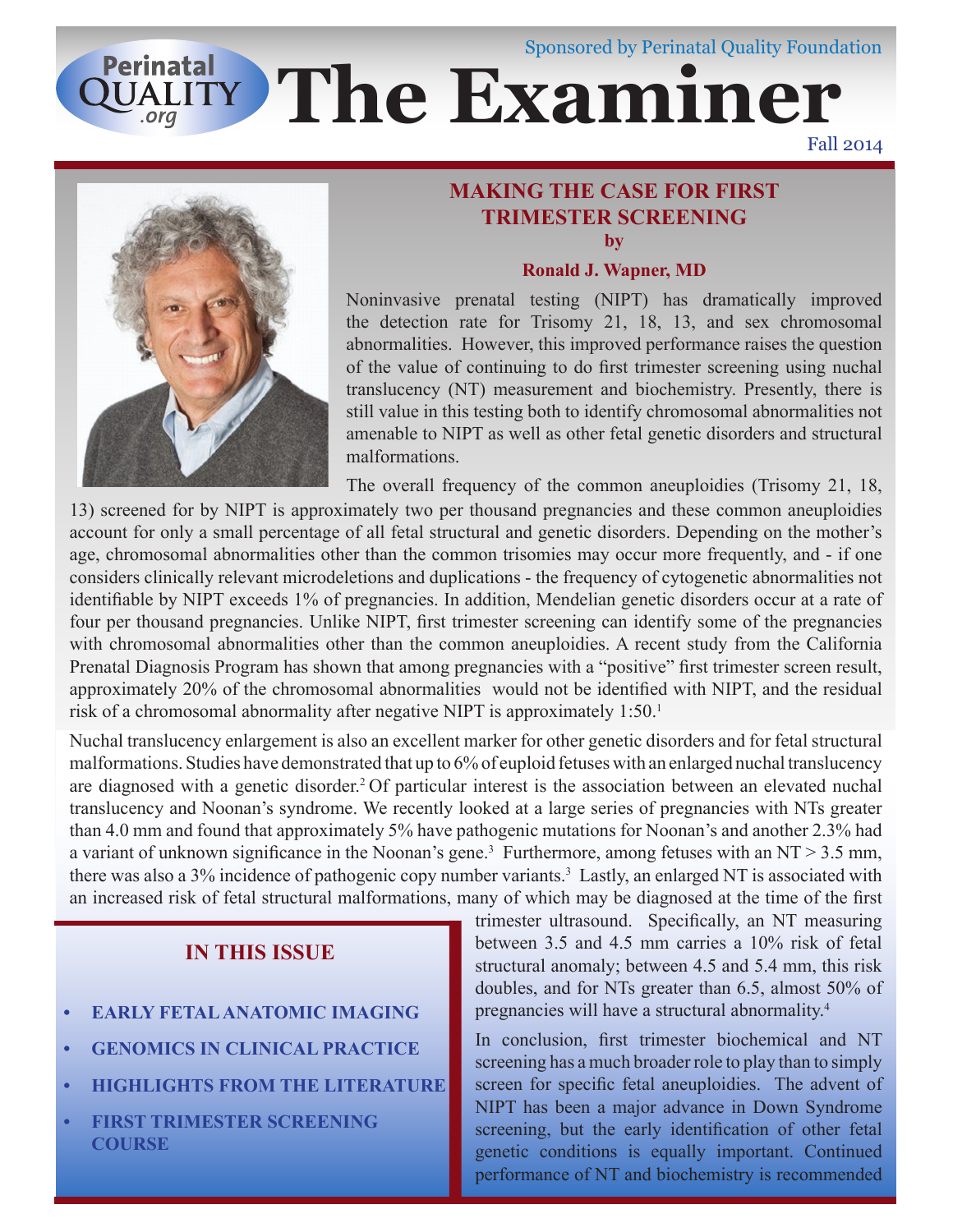to maximize the early detection of fetal disorders. With time, it is likely that NIPT will expand to identify a wider spectrum of cytogenetic abnormalities including microdeletions. Simultaneously, first trimester screening for adverse pregnancy outcomes such as preeclampsia and preterm birth may become a reality. Early pregnancy screening is evolving, and as it does, our approach will also evolve.

- 1. Norton M et al. Rare chromosome abnormalities detected by current prenatal screening compared to expected performance using non-invasive prenatal testing (NIPT). AJOG 2014 Jan;208(1): S3-4.
- 2. Bilardo CM, et al. Increased nuchal translucency in euploid fetuses--what should we be telling the parents? Prenat Diagn. 2010 Feb;30(2):93-102.
- 3. Coletta Lucas J, et al. Increased nuchal translucency and normal karyotype: Value of additional testing. AJOG 2014 Jan;208(1): S87.
- 4. Souka AP, et al. Increased nuchal translucency with normal karyotype. Am J Obstet Gynecol. 2005

### **EARLY FETAL ANATOMIC IMAGING**

#### **by**

#### **Courtney Olson-Chen MD and Loralei Thornburg MD**

Approximately 2 to 5% of all pregnancies are complicated by fetal congenital anomalies. Congenital anomalies are one of the major causes of neonatal morbidity and mortality, and early detection can increase time for evaluation and counseling for families. Recently, prenatal screening tests have shifted from the second trimester to the first trimester as the benefits of early detection have become evident. First trimester ultrasound was originally used for evaluation of fetal viability and determination of pregnancy dating. Nuchal translucency measurement in the first trimester was then developed as a method of screening for chromosomal anomalies. Over the last 20 years, advancements in ultrasound resolution and the introduction of high-frequency transducers have allowed for assessment of fetal anatomy in the first trimester $<sup>1</sup>$ </sup>

As fetal anatomy is evaluated earlier in pregnancy, it is important to remain mindful of the normal development of the fetus. Specific anatomic findings may be considered normal or abnormal depending on the gestational age of the fetus.2 For example, gut herniation into the umbilical cord is normal prior to 10-11 weeks. Similarly, absence of the corpus callosum in the first trimester is a normal finding, as the corpus callosum does not develop until between 14 and

19 weeks gestation. There are, however, many anomalies like anencephaly, gastroschisis, holoprosencephaly, and heterotaxia that could be routinely identified during the first trimester ultrasound.

There are a variety of methods for evaluating early fetal anatomy. The majority of these use a systematic approach similar to the second-trimester fetal anatomy ultrasound. The early anatomy scan should visualize the fetal brain, profile, spine, heart, umbilical cord insertion, stomach, bladder, and extremities. A study evaluating the feasibility of performing a fetal anatomic survey at the time of nuchal translucency measurement found that they were successful in completing the anatomic survey in 33% of pregnancies in the first trimester.3 Fetal echocardiography can also be performed in early pregnancy, but it likely should be reserved for patients at the highest risk of cardiac anomalies including those with increased nuchal translucency, history of cardiac defects, and presence of other anatomic anomalies.2



**TRAP Syndrome First Trimester**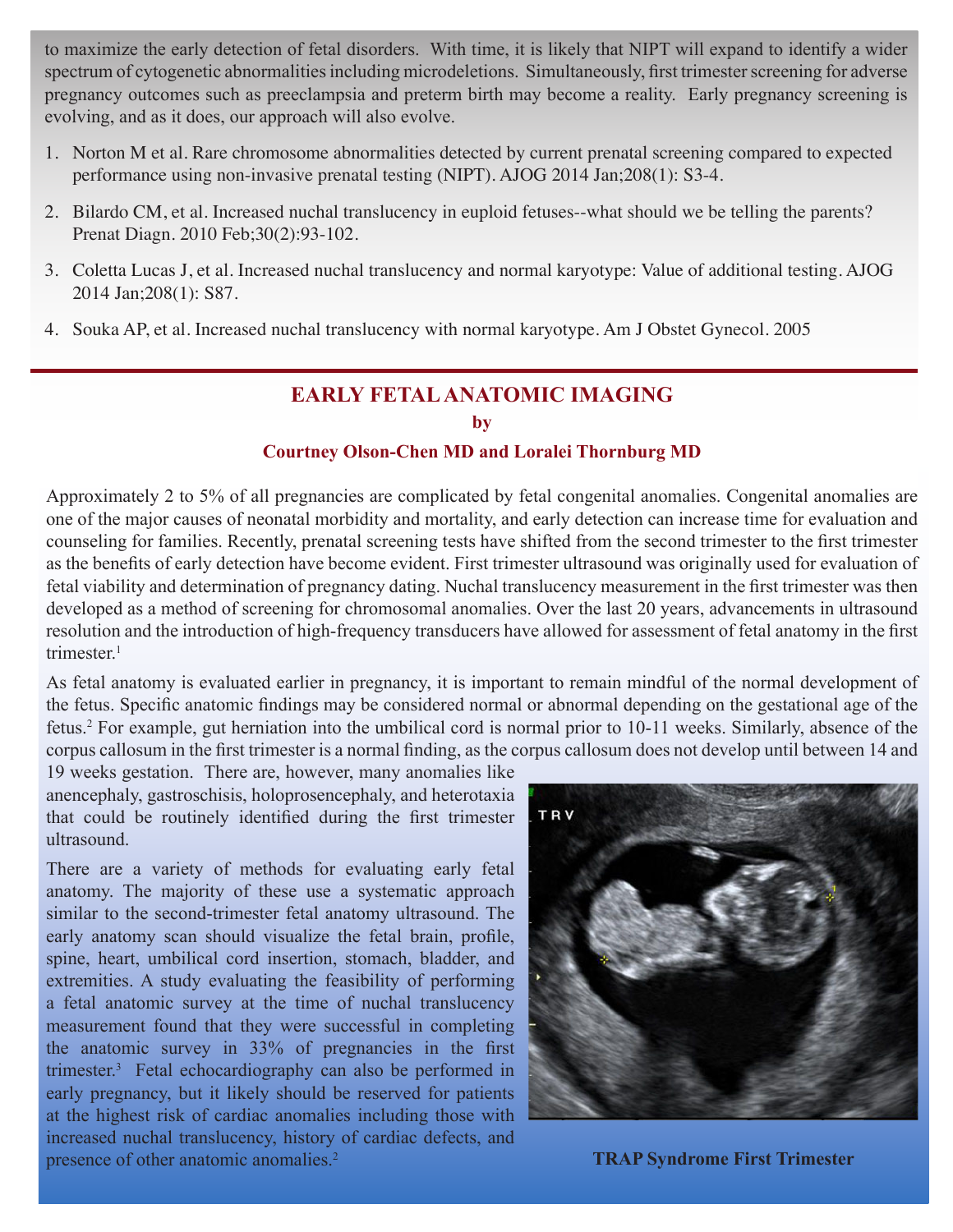There are conflicting reports of congenital anomaly detection rates with early anatomic imaging. Early pregnancy imaging is limited in detecting anomalies, especially those that do not manifest until later in pregnancy (ie some skeletal dysplasias and brain anomalies).<sup>4</sup> A large randomized trial found that the antenatal detection rate of major fetal malformations was lower in anatomic ultrasounds performed at 12-14 weeks compared to ultrasounds performed at 15-22 weeks.<sup>5</sup> A systematic review of the literature addressing the efficacy of early ultrasonography in identifying fetal anomalies found an overall detection rate of 51%. The highest detection rates were achieved for fetal neck

and abdomen anomalies, and the lowest detection rates were seen with limb, face, and genitourinary anomalies. The detection rate was highest when using a combination of both transabdominal and transvaginal imaging techniques compared to either technique alone.<sup>4</sup>

Potential advantages of early anatomic ultrasound include early detection of congenital anomalies, reassurance in high risk patients, prompt genetic testing, and time for consideration of pregnancy management options including termination and referral to a tertiary care center.  $1,2$  If a congenital anomaly is detected by early ultrasound and the patient desires a termination of pregnancy, the morbidity of the procedure is reduced in early pregnancy.<sup>5</sup> Early anatomic imaging may also be beneficial in obese patients. Studies have demonstrated a reduced detection rate of structural anomalies in obese women secondary to poor visualization and decreased image quality. Early transvaginal anatomic imaging in obese patients has the potential to improve the detection rate of fetal anomalies.<sup>6</sup> Limitations of early anatomic imaging include sonographer experience requirements and high costs of both time and equipment.<sup>4</sup>



**Limb Anomaly seen first trimester**



**Pentalogy diagnosed at 12 weeks**

The sensitivity of early anatomic ultrasound increases with sonographer experience, so sonographers will require appropriate training and equipment if early anatomic ultrasound becomes standard of care.<sup>2</sup> The cost effectiveness of early anatomic imaging remains unclear.<sup>1</sup>

It is unlikely that early anatomic ultrasonography will replace the "gold standard" second-trimester anatomic survey given decreased detection rates in early pregnancy and delayed onset of many anomalies. The American Institute of Ultrasound (AIUM) recommends that "fetal anatomy appropriate for the first trimester should be assessed" during any first trimester ultrasound. The International Society of Ultrasound in Obstetrics and Gynecology (ISUOG) has also confirmed this, and they provide a suggested list of anatomical assessment during the 11-13 week ultrasound including head, neck, face, spine, chest, heart, abdomen, abdominal wall, extremities, placenta, and umbilical cord.<sup>1</sup> As the demand for early

anatomic imaging grows and technology continues to improve, a standardized protocol for early ultrasonography should be established.<sup>4</sup> Given that it is not be possible to recognize some congenital anomalies in the first trimester, a follow up ultrasound in the second trimester is always recommended. Regardless, evaluation of at least basic fetal anatomy in the first trimester should be part of any nuchal translucency scan.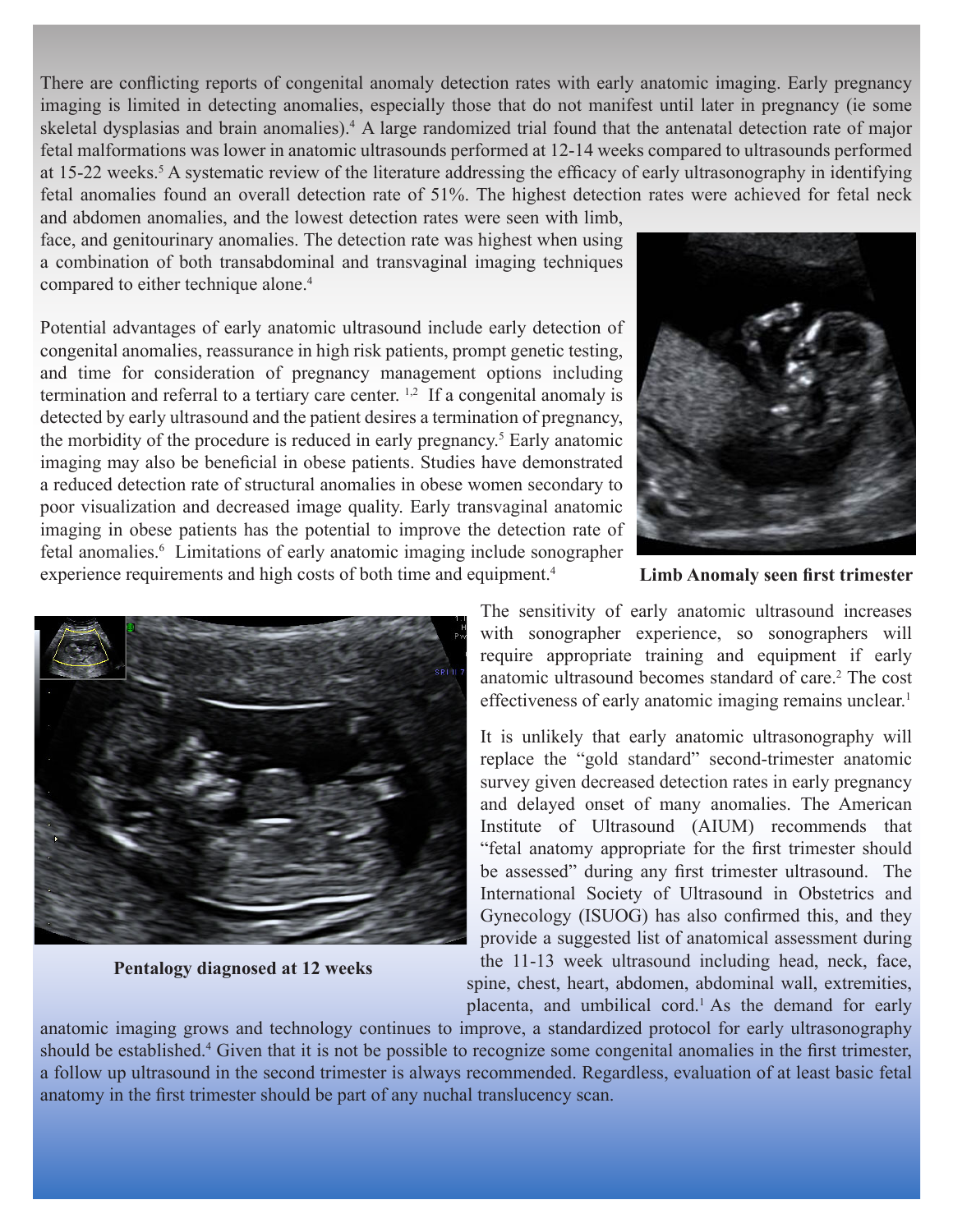- 1. Salomon LJ, Alfirevic Z, Bilardo CM, et al. ISUOG Practice Guidelines: performance of first-trimester fetal ultrasound scan. Ultrasound Obstet Gynecol 2013;41:102-13.
- 2. Donnelly JC, Malone FD. Early fetal anatomical sonography. Best Pract Res Clin Obstet Gynaecol 2012;26:561-73.
- 3. McAuliffe FM, Fong KW, Toi A, Chitayat D, Keating S, Johnson J. Ultrasound detection of fetal anomalies in conjunction with first-trimester nuchal translucency screening: A feasibility study. Am J Obstet Gynecol 2005;193:1260-5
- 4. Rossi AC, Prefumo F. Accuracy of ultrasonography at 11-14 weeks of gestation for detection of fetal structural anomalies. Obstet and Gynecol 2013;122(6):1160-7.
- 5. Saltvedt S, Almstrom H, Kublickas M, et al. Detection of malformations in chromosomally normal fetuses by routine ultrasound at 12 or 18 weeks of gestation- a randomized controlled trial in 39,752 pregnancies. BJOG 2006;113:664-74.
- 6. Nevo O, Glanc P. The role of first-trimester anatomy in obstetrical ultrasound. Ultrasound Clin 2012;7:57-73.

## *GENOMICS IN CLINICAL PRACTICE*

#### **produced by the**

#### **American College of Medical Genetics and Genomics**

The American College of Medical Genetics and Genomics (ACMG) has developed a series of web-based CME modules entitled Genomics in Clinical Practice. Aimed at providers, the four modules listed below each focus on a different aspect of medical genetics and genomics relevant to perinatal medicine.

- The *Understanding Your Genome: Genomics in Clinical Practice* module focuses on the role and use of genome and exome sequencing technologies, and not only describes their indications but also explains the procedures for ordering each test and the format of the results.
- *• Preimplantation Genetic Diagnosis and Screening* covers the expanding range of genetic abnormalities amenable to PGD testing, the interpretation of prenatal genomic testing results, impact of genetic information on embryo selection, and the limitations in single cell testing.
- The *Preconception and Prenatal Cystic Fibrosis Carrier Screening* module reviews the preconceptional and prenatal carrier screening for cystic fibrosis including a discussion of testing for CFTR variants and pre-test and post-test genetic counseling processes.
- The module on *Noninvasive Prenatal Screening (NIPS)* explains the different types of NIPS, including use of cell free fetal DNA and fetal cells separated from maternal circulation, and describes patient selection, clinical performance characteristics, and limitations of NIPS.

These informative modules can be found at www.acmg.net/Education, and more information is available by contacting ACMG at 301-718-9603.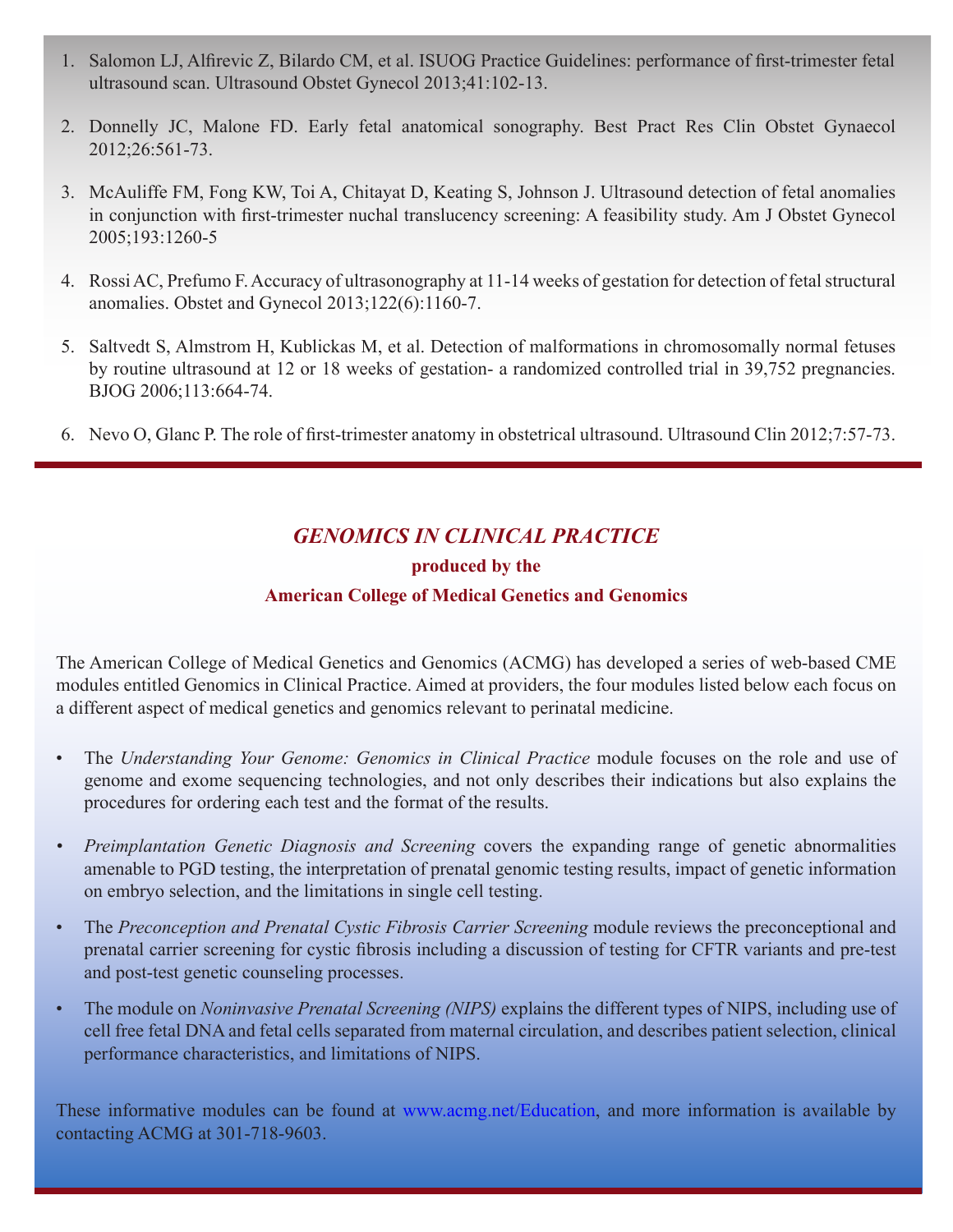# **LITERATURE HIGHLIGHTS**

#### **Simplified first-trimester fetal cardiac screening (four chamber view and ventricular outflow tracts) in a low-risk population.**

E Orlandi et al.

Prenat Diagn. 2014 Jun;34(6):558-63.

In this prospective study of over 4000 women, authors demonstrate utility of a simplified fetal cardiac study at 11- 14 weeks in screening for congenital heart disease. Using transabdominal ultrasound to image the 4 chamber view, outflows, and abdominal situs, over 70% of the cardiac anomalies were detected in the first trimester including 90% of the cases of major congenital heart disease.

#### **High macrosomia rate in healthy fetuses after enlarged nuchal translucency.**

E Timmerman et al.

Prenat Diagn. 2014 Feb;34(2):103-8.

In this retrospective study of 6503 singletons, authors sought to investigate the association of nuchal translucency (NT) and first trimester serum analytes with birthweight. Birthweight centiles were positively correlated with NT multiples of the median (MoM) and pregnancy associated plasma protein (PAPP-A) MoM. Furthermore, NT >95th percentile was asssociated with an increased likelihood of birthweight >95th percentile.

#### **Accuracy of nuchal translucency measurement depends on equipment used and its calibration.**

RG Axell et al.

#### Ultrasound Obstet Gynecol. 2014 Jul;44(1):31-7.

In this study, authors sought to determine the difference in NT measurements obtained on various combinations of ultrasound equipment, and to assess the impact of this variation on calculated risk of Trisomy 21. Specifically, they utilized sixteen different ultrasound machine–probe combinations to measure 2 mm, 3 mm, and 4 mm targets within an ultrasound phantom. The authors found that differences observed using different machine–probe combinations exceeded those due to intraobserver variability, and that the specific machine-probe combination used significantly affected the calculated screening risk. This paper, and the subsequent editorial (J. D. Sonek; Ultrasound Obstet Gynecol. 2014 Jul;44(1):6), highlight the importance of adjusting machine settings and calibration of ultrasound equipment.

#### **ISUOG consensus statement on the impact of non-invasive prenatal testing (NIPT) on prenatal ultrasound practice.**

LJ Salomon et al. Ultrasound Obstet Gynecol. 2014 Jul;44(1):122-3.



# **CLEAR.perinatalquality.org**

**2.5 hours AMA category 1 CME or 3 hours SDMS CME for sonographers**